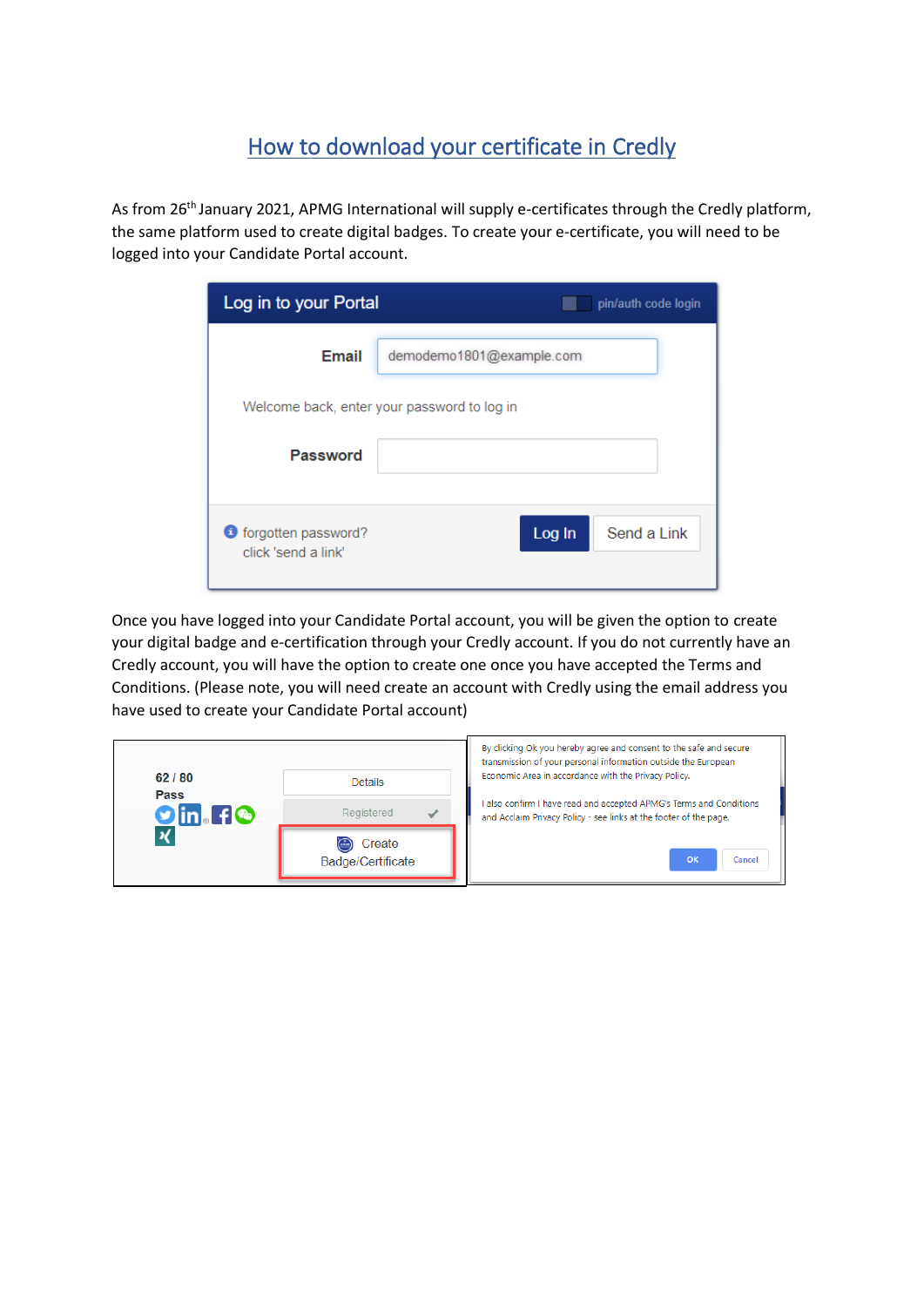|                                    | <b>APMG AgilePM Foundation real</b><br><b>Issued by APMG International</b>                                       |  |
|------------------------------------|------------------------------------------------------------------------------------------------------------------|--|
| First Name *                       |                                                                                                                  |  |
| Last Name *                        |                                                                                                                  |  |
| Email<br>be@gmail.com              |                                                                                                                  |  |
| Country *<br><b>Select Country</b> |                                                                                                                  |  |
| Password *                         |                                                                                                                  |  |
| opportunities.                     | Send me occasional news and updates on professional growth<br>I agree to the Terms of Service and Privacy Policy |  |
| <b>Create Account</b>              |                                                                                                                  |  |

After you have created your account on the Credly website, you will be sent an email to confirm your Credly account. Once confirmed your account through the link in the email, you will be taken to the Credly login page to access your Credly account.

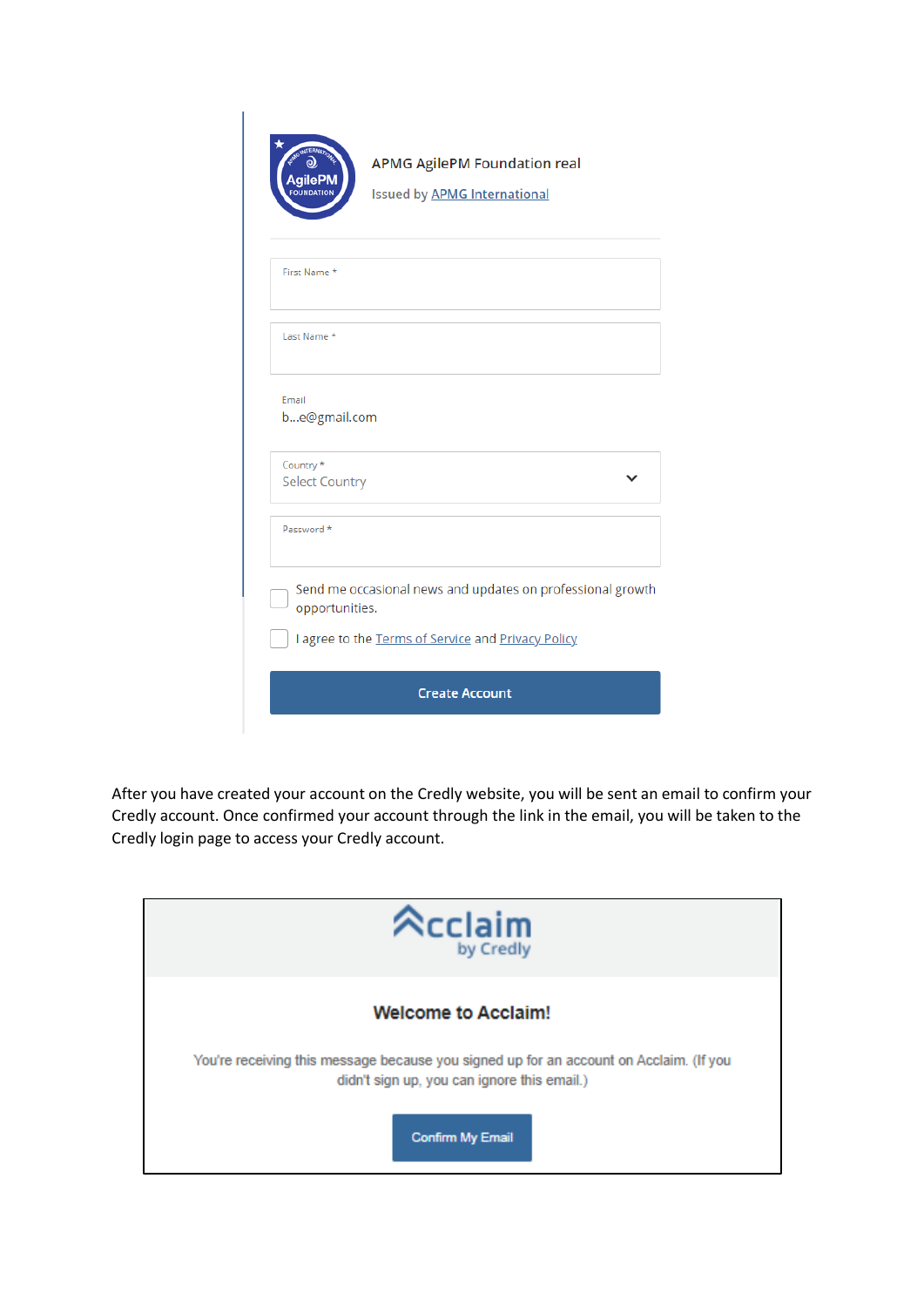You will then be prompted to accept your digital badge(s).

(Tip: If you have multiple badges that have not yet been accepted, you can accept them all without the need to log out after each acceptance.)

You will also see information relating to the badge as well as issue date and if applicable an expiry date.

| $\mathbin{\widehat{\sim}}$ cclaim<br>by Credly                                   |                                                                                                                                                                                                                | ≗                   |
|----------------------------------------------------------------------------------|----------------------------------------------------------------------------------------------------------------------------------------------------------------------------------------------------------------|---------------------|
| This badge was issued to Jon Doe on 8 January 2021.<br>Expires on 7 January 2026 | Accepting a badge adds it to your profile. You can edit your privacy settings after accepting.                                                                                                                 | <b>Accept Badge</b> |
| PANG INTERNATION<br><b>AgilePM</b><br><b>PRACTITIONER</b>                        | <b>APMG AgilePM Practitioner</b><br><b>Issued by APMG International</b><br>Badge for AgilePM Practitioner from APMG<br><b>Skills</b><br><b>AgilePM</b><br><b>AgilePM Foundation</b><br><b>Earning Criteria</b> |                     |

Once you have accepted your digital badge, you will be given two options.

**Public:** Your digital badge will be accessible to the public. **Auto Accept:** All future badges issued by APMG International will be accepted and public.

If you select these options, you will not have the two-stage process of creation and acceptance of the badge for future badges under this account. If you would prefer to keep your digital badge private, please click the toggle button off. Please note, you will be restricted in sharing your success with others if you chose to keep your digital badge private.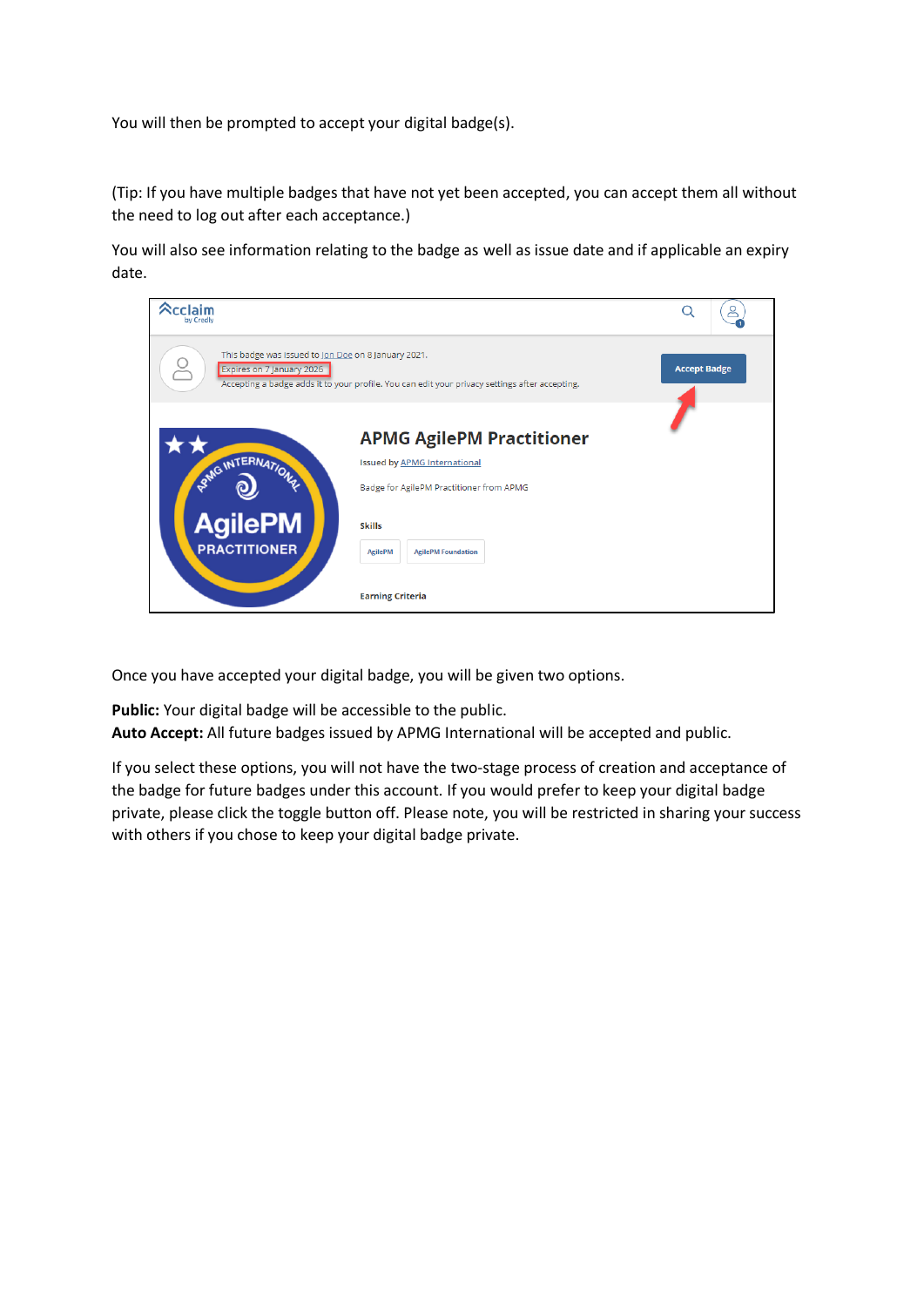

Once you have saved your settings, you will be taken to the 'Share your Badge' dashboard. Here is where you can share your success on your Social Media accounts. You will be able to download and print your e-certificate here if an e-certificate is available for your qualification.

To print your e-certificate, please click the "Print" tab and select "Download PDF" to access the PDF. Here you can save the PDF or print the e-certificate.

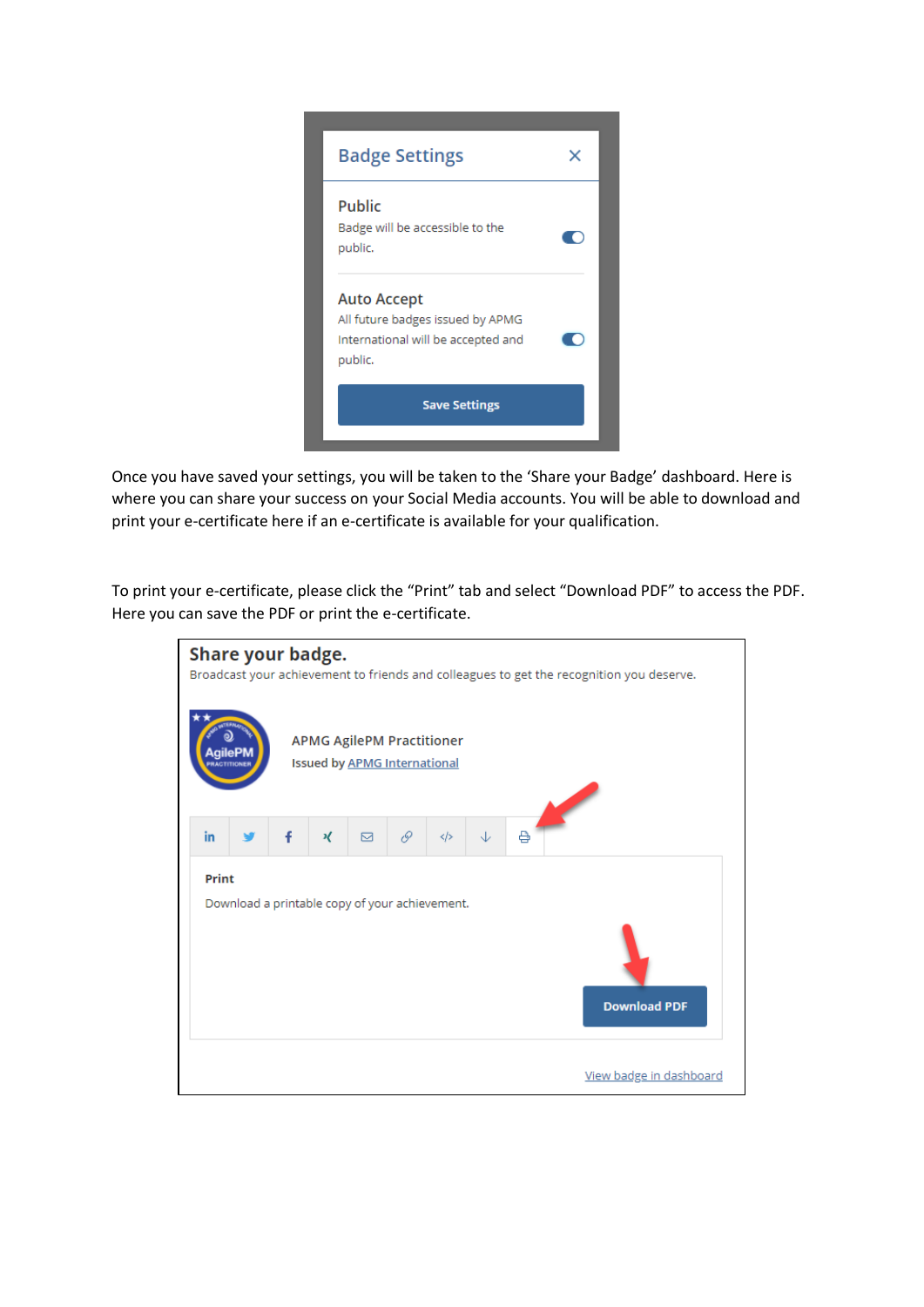| $\odot$ | <b>APMG</b> International<br>THIS IS A TEST<br><b>CERTIFICATE</b>                |  |
|---------|----------------------------------------------------------------------------------|--|
|         | <b>Ollie Taylor</b>                                                              |  |
|         | <b>Effective Date (DATE)</b>                                                     |  |
|         | 06 January 2021                                                                  |  |
|         | <b>Expiry Date (DATE)</b>                                                        |  |
|         | 05 January 2026                                                                  |  |
|         | <b>Session ID</b><br>2000188111<br><b>Certificate Number</b><br>09033201-01-HJPG |  |
|         |                                                                                  |  |

If you do not wish to download your e-certificate or share your digital badge, you can select "View Badge in Dashboard". If you wish to share your digital badge at any point, you can log into your Credly Dashboard and select "Share".

| $\mathbin{\triangle}$ cclaim<br>by Credly                                        |                                                                                                                                                                                                                                                        |              |  |
|----------------------------------------------------------------------------------|--------------------------------------------------------------------------------------------------------------------------------------------------------------------------------------------------------------------------------------------------------|--------------|--|
| This badge was issued to Jon Doe on 8 January 2021.<br>Expires on 7 January 2026 |                                                                                                                                                                                                                                                        | <b>Share</b> |  |
| PANG INTERNATION<br><b>AgilePM</b><br><b>PRACTITIONER</b>                        | <b>APMG AgilePM Practitioner</b><br><b>Issued by APMG International</b><br>Badge for AgilePM Practitioner from APMG<br><b>Skills</b><br><b>AgilePM</b><br><b>AgilePM Foundation</b><br><b>Earning Criteria</b><br>AgilePM Practitioner credential<br>定 |              |  |

You will be directed to the share page and will given the same options as above.